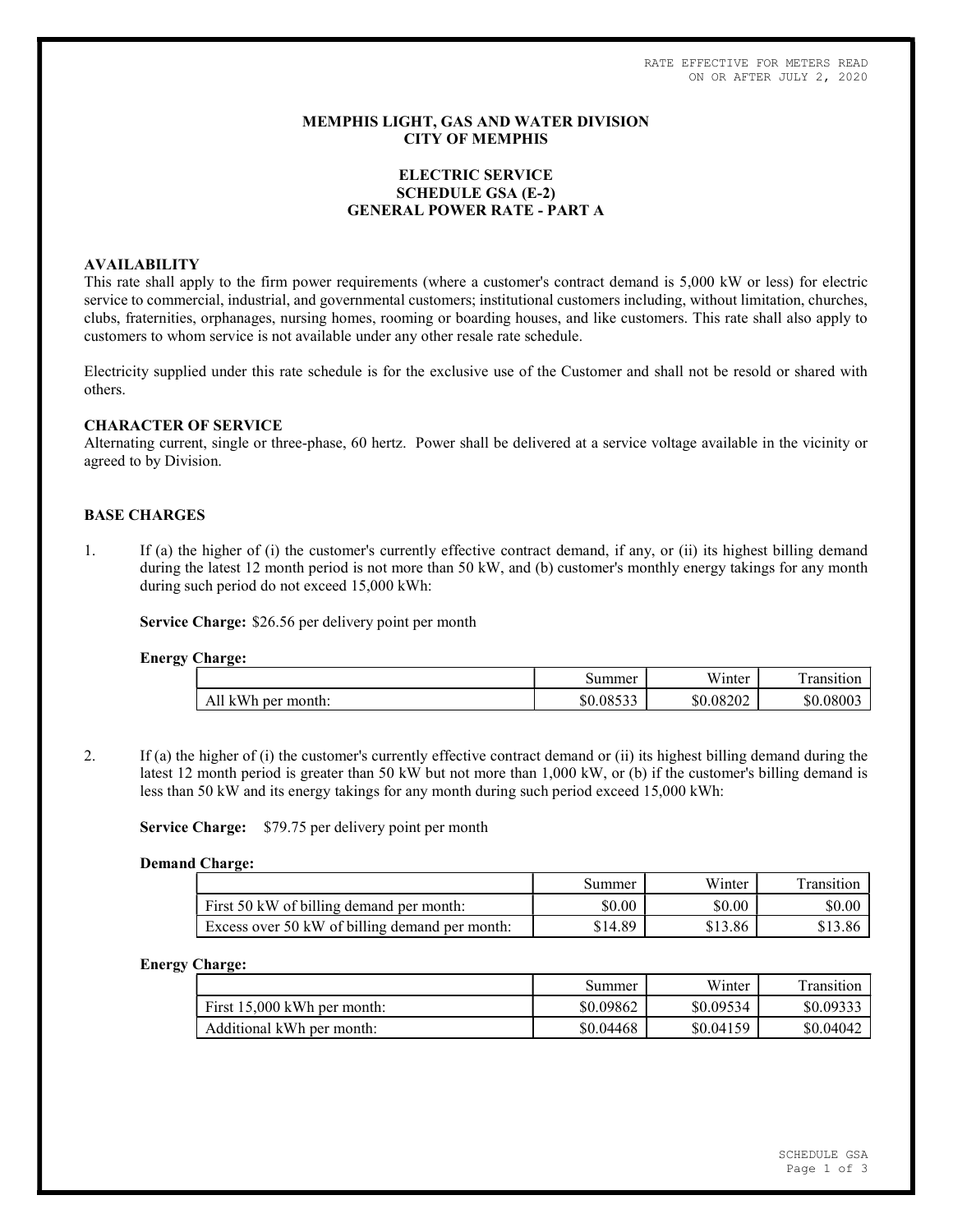3. If the higher of the customer's currently effective contract demand or its highest billing demand during the latest 12 month period is greater than 1,000 kW:

Service Charge: \$319.16 per delivery point per month

#### Demand Charge:

|                                                   | Summer  | Winter  | Transition |
|---------------------------------------------------|---------|---------|------------|
| First 1,000 kW of billing demand per month:       | \$13.84 | \$12.82 | \$12.82    |
| Excess over 1,000 kW of billing demand per        |         |         |            |
| month:                                            | \$13.68 | \$12.63 | \$12.63    |
| Excess of billing demand over the higher of 2,500 |         |         |            |
| kW or the customer's contract demand per month:   | \$13.68 | \$12.63 | \$12.63    |

#### Energy Charge:

|                      | summer    | Winter    | œ<br>ransition |
|----------------------|-----------|-----------|----------------|
| kWh<br>month:<br>per | \$0.05008 | \$0.04698 | \$0.0458       |

# DETERMINATION OF SEASONAL PERIODS

Summer Period shall mean the June, July, August, and September billing months. Winter Period shall mean the December, January, February, and March billing months. Transition Period shall mean the April, May, October, and November billing months.

# TENNESSEE VALLEY AUTHORITY FUEL COST AND PURCHASED POWER ADJUSTMENT RIDER

The above rates are subject to adjustment under the provisions of the Tennessee Valley Authority Fuel Cost and Purchased Power Adjustment Rider.

#### ADJUSTMENT

The base demand and energy charges shall be increased or decreased in accordance with the current Adjustment Addendum published by TVA. (In addition, such charges shall be increased or decreased to correspond to increases or decreases determined by TVA in the value of the hydro generation benefit allocated to residential customers.)

# DETERMINATION OF DEMAND

Division shall meter the demand in kW of all customers having loads in excess of 50 kW. The metered demand for any month shall be the highest average during any 30-consecutive-minute period of the month of the load metered in kW. The measured demand for any month shall be the higher of the highest average during any 30 consecutive-minute period of the month of (a) the load metered in kW or (b) 85 percent of the load in kVA plus an additional 10 percent for that part of the load over 5,000 kVA, and such measured demand shall be used as the billing demand, except that the billing demand for any month shall in no case be less than 30 percent of the higher of the currently effective contract demand or the highest billing demand established during the preceding 12 months.

# MINIMUM MONTHLY BILL

The monthly bill under this rate schedule shall not be less than the sum of (a) the base service charge, (b) the base demand charge, as adjusted, applied to the customer's billing demand, and (c) the base energy charge, as adjusted, applied to the customer's energy takings; provided, however, that, under 2 of the Base Charges, the monthly bill shall in no event be less than the sum of (a) the base service charge and (b) 20 percent of the portion of the base demand charge, as adjusted, applicable to the second block (excess over 50 kW) of billing demand, multiplied by the higher of the customer's currently effective contract demand or its highest billing demand established during the preceding 12 months.

Division may require minimum bills higher than those stated above.

### SEASONAL SERVICE

Customers who contract for service on a seasonal basis shall be limited to 2,500 kW and shall pay the above charges, as adjusted, plus an additional seasonal use charge equal to  $(1)$  \$0.01394 per kWh per month under 1 of the Base Charges,  $(2)$  the